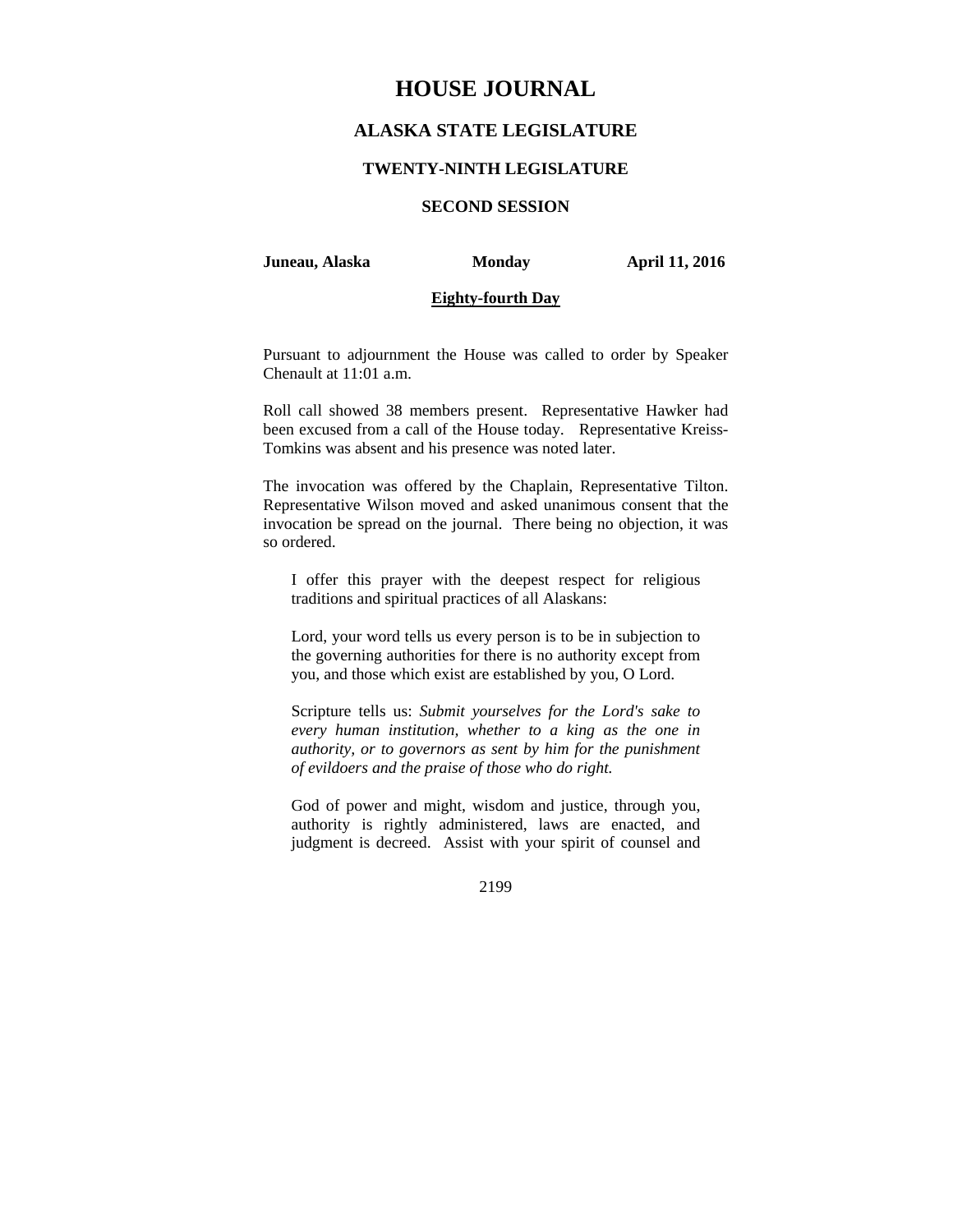fortitude the members of this body and all the elected and appointed officials of the State of Alaska. May we always seek the ways of righteousness, justice, and mercy. God grant that we may be enabled by your powerful protection to lead our state with honesty and integrity. We ask this through Christ our Lord. Amen.

The Pledge of Allegiance was led by Representative Gara.

### **CERTIFICATION OF THE JOURNAL**

Representative Millett moved and asked unanimous consent that the journal for the 83rd legislative day be approved as certified by the Chief Clerk. There being no objection, it was so ordered.

### **REPORTS OF STANDING COMMITTEES**

### **SB 74**

The Finance Committee considered:

### CS FOR SENATE BILL NO. 74(FIN) am

"An Act relating to diagnosis, treatment, and prescription of drugs without a physical examination by a physician; relating to the delivery of services by a licensed professional counselor, marriage and family therapist, psychologist, psychological associate, and social worker by audio, video, or data communications; relating to the duties of the State Medical Board; relating to limitations of actions; establishing the Alaska Medical Assistance False Claim and Reporting Act; relating to medical assistance programs administered by the Department of Health and Social Services; relating to the controlled substance prescription database; relating to the duties of the Board of Pharmacy; relating to the duties of the Department of Commerce, Community, and Economic Development; relating to accounting for program receipts; relating to public record status of records related to the Alaska Medical Assistance False Claim and Reporting Act; establishing a telemedicine business registry; relating to competitive bidding for medical assistance products and services; relating to verification of eligibility for public assistance programs administered by the Department of Health and Social Services; relating to annual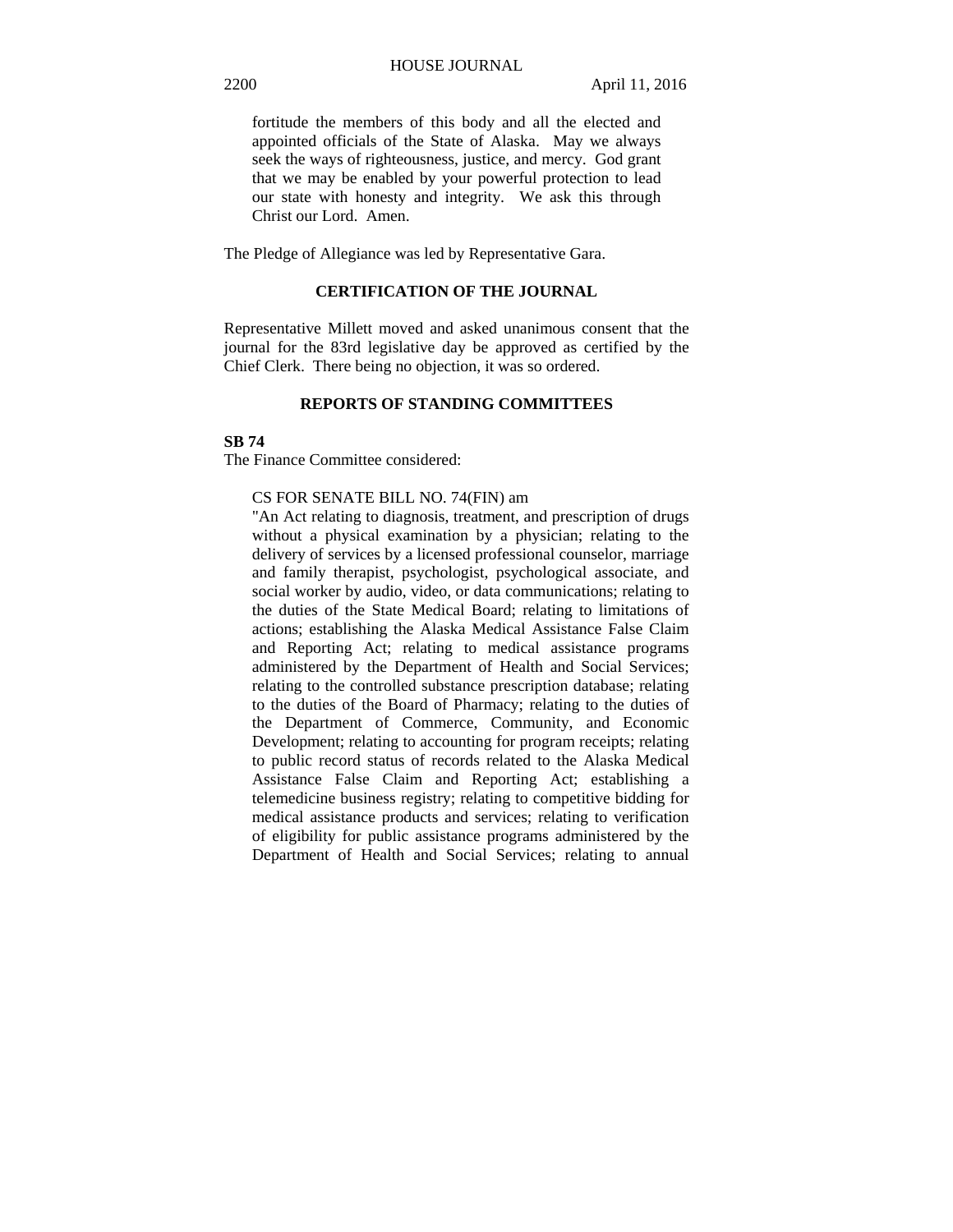audits of state medical assistance providers; relating to reporting overpayments of medical assistance payments; establishing authority to assess civil penalties for violations of medical assistance program requirements; relating to seizure and forfeiture of property for medical assistance fraud; relating to the duties of the Department of Health and Social Services; establishing medical assistance demonstration projects; relating to Alaska Pioneers' Homes and Alaska Veterans' Homes; relating to the duties of the Department of Administration; relating to the Alaska Mental Health Trust Authority; relating to feasibility studies for the provision of specified state services; amending Rules 4, 5, 7, 12, 24, 26, 27, 41, 77, 79, 82, and 89, Alaska Rules of Civil Procedure, and Rule 37, Alaska Rules of Criminal Procedure; and providing for an effective date."

and recommends it be replaced with:

#### HOUSE CS FOR CS FOR SENATE BILL NO. 74(FIN)

"An Act relating to diagnosis, treatment, and prescription of drugs without a physical examination by a physician; relating to the delivery of services by a licensed audiologist, speech-language pathologist, professional counselor, marriage and family therapist, psychologist, psychological associate, social worker, physical therapist, occupational therapist, and registered speech-language pathologist assistant by audio, video, or data communications; relating to the duties of the State Medical Board; relating to limitations of actions; establishing the Alaska Medical Assistance False Claim and Reporting Act; relating to medical assistance programs administered by the Department of Health and Social Services; relating to the controlled substance prescription database; relating to the duties of the Board of Pharmacy; relating to the duties of the Board of Dental Examiners; relating to the duties of the Board of Nursing; relating to the duties of the Board of Examiners in Optometry; relating to the duties of the Department of Commerce, Community, and Economic Development; relating to the duties of the Department of Corrections; relating to accounting for program receipts; relating to public record status of records related to the Alaska Medical Assistance False Claim and Reporting Act; establishing a telemedicine business registry; relating to verification of eligibility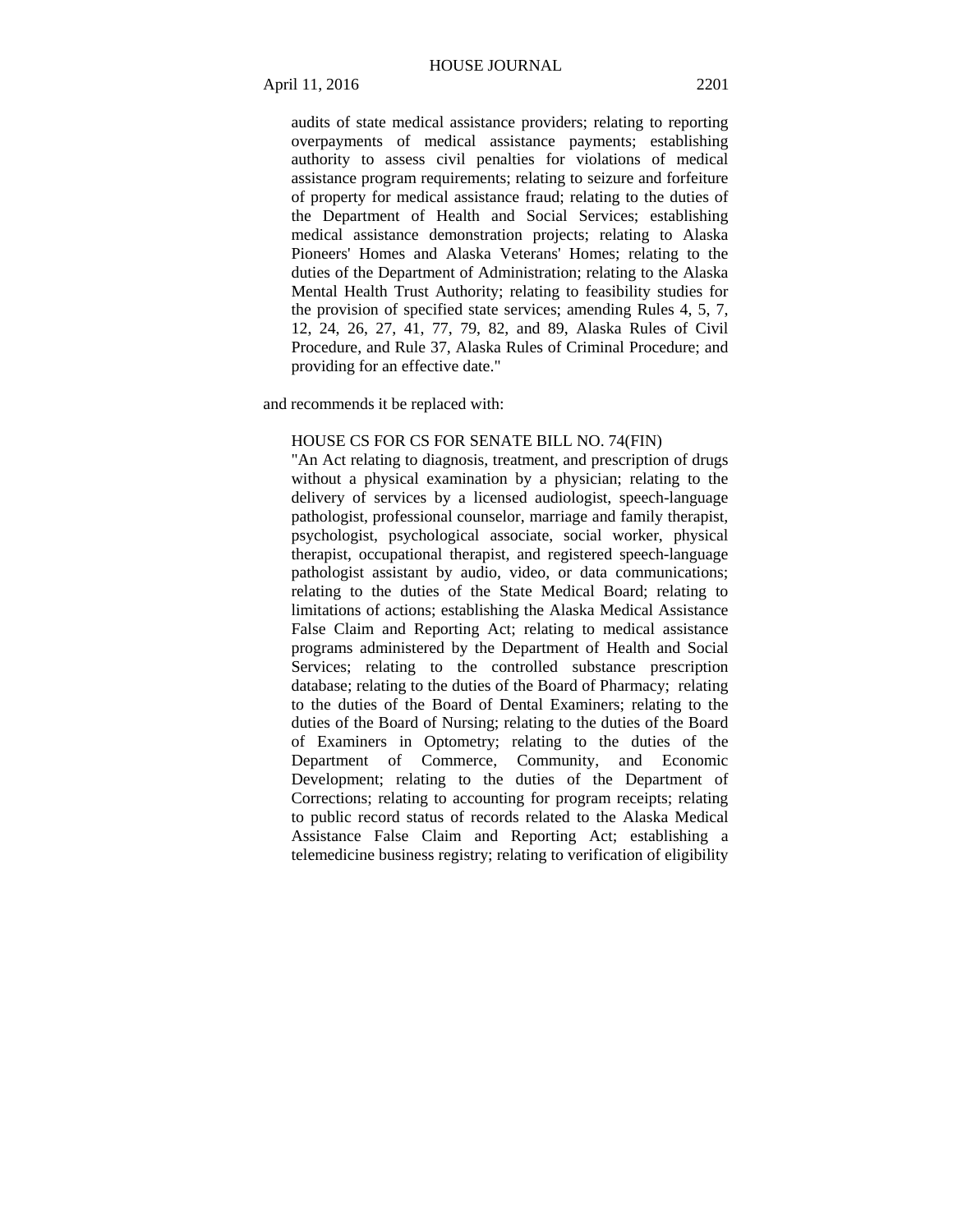for public assistance programs administered by the Department of Health and Social Services; relating to annual audits of state medical assistance providers; relating to reporting overpayments of medical assistance payments; establishing authority to assess civil penalties for violations of medical assistance program requirements; relating to the duties of the Department of Health and Social Services; establishing medical assistance demonstration projects; relating to Alaska Pioneers' Homes and Alaska Veterans' Homes; relating to the duties of the Department of Administration; relating to the Alaska Mental Health Trust Authority; relating to feasibility studies for the provision of specified state services; relating to a report by the Board of Pharmacy, Board of Examiners in Optometry, Board of Dental Examiners, Board of Nursing, and State Medical Board; amending Rules 4, 5, 7, 12, 24, 26, 27, 41, 77, 79, and 82, Alaska Rules of Civil Procedure; and providing for an effective date."

(pending title change resolution)

The report was signed by Representatives Neuman and Thompson, Co-chairs, with the following individual recommendations:

Do pass (2): Munoz, Thompson

No recommendation (4): Saddler, Pruitt, Edgmon, Gattis

Amend (5): Kawasaki, Gara, Wilson, Guttenberg, Neuman

The following fiscal note(s) apply to HCS CSSB 74(FIN):

- 29. Fiscal, Dept. of Administration
- 45. Fiscal, Dept. of Health & Social Services
- 46. Fiscal, Dept. of Health & Social Services
- 47. Fiscal, Dept. of Health & Social Services
- 48. Fiscal, Dept. of Health & Social Services
- 49. Fiscal, Dept. of Health & Social Services
- 50. Fiscal, Dept. of Health & Social Services
- 51. Fiscal, Dept. of Health & Social Services
- 52. Fiscal, Dept. of Health & Social Services
- 53. Fiscal, Dept. of Health & Social Services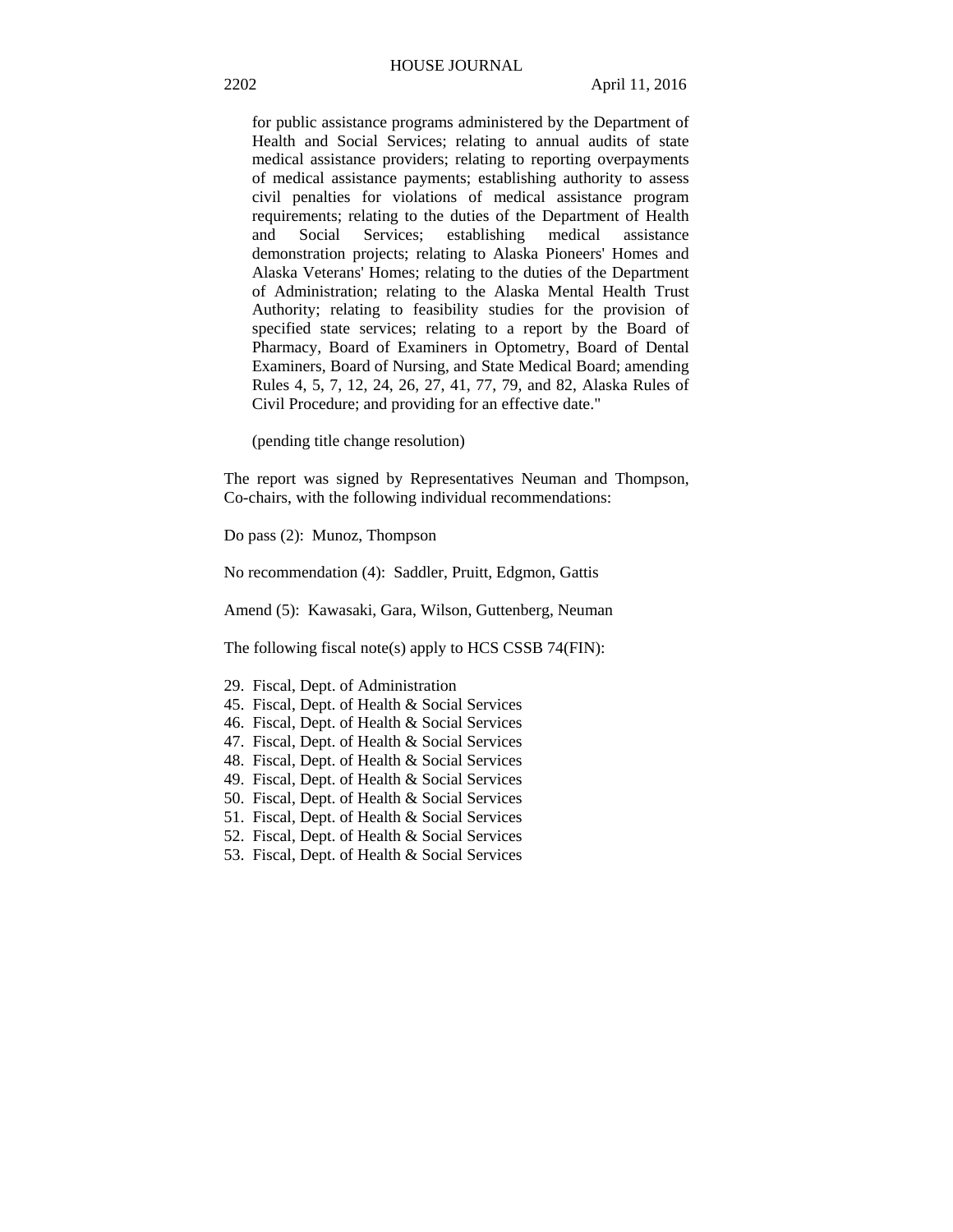- 54. Fiscal, Dept. of Health & Social Services
- 55. Fiscal, Dept. of Health & Social Services
- 56. Fiscal, Dept. of Health & Social Services
- 57. Fiscal, Dept. of Health & Social Services
- 58. Fiscal, Dept. of Commerce, Community, & Economic Development
- 59. Fiscal, Dept. of Law
- 60. Fiscal, Dept. of Corrections

CSSB 74(FIN) am was referred to the Rules Committee for placement on the calendar.

### **INTRODUCTION, FIRST READING, AND REFERENCE OF HOUSE RESOLUTIONS**

#### **HCR 30**

HOUSE CONCURRENT RESOLUTION NO. 30 by the House Finance Committee:

Suspending Rules 24(c), 35, 41(b), and 42(e), Uniform Rules of the Alaska State Legislature, concerning Senate Bill No. 74, relating to diagnosis, treatment, and prescription of drugs without a physical examination by a physician; relating to the delivery of services by a licensed professional counselor, marriage and family therapist, psychologist, psychological associate, and social worker by audio, video, or data communications; relating to the duties of the State Medical Board; relating to limitations of actions; establishing the Alaska Medical Assistance False Claim and Reporting Act; relating to medical assistance programs administered by the Department of Health and Social Services; relating to the controlled substance prescription database; relating to the duties of the Board of Pharmacy; relating to the duties of the Department of Commerce, Community, and Economic Development; relating to accounting for program receipts; relating to public record status of records related to the Alaska Medical Assistance False Claim and Reporting Act; establishing a telemedicine business registry; relating to competitive bidding for medical assistance products and services; relating to verification of eligibility for public assistance programs administered by the Department of Health and Social Services; relating to annual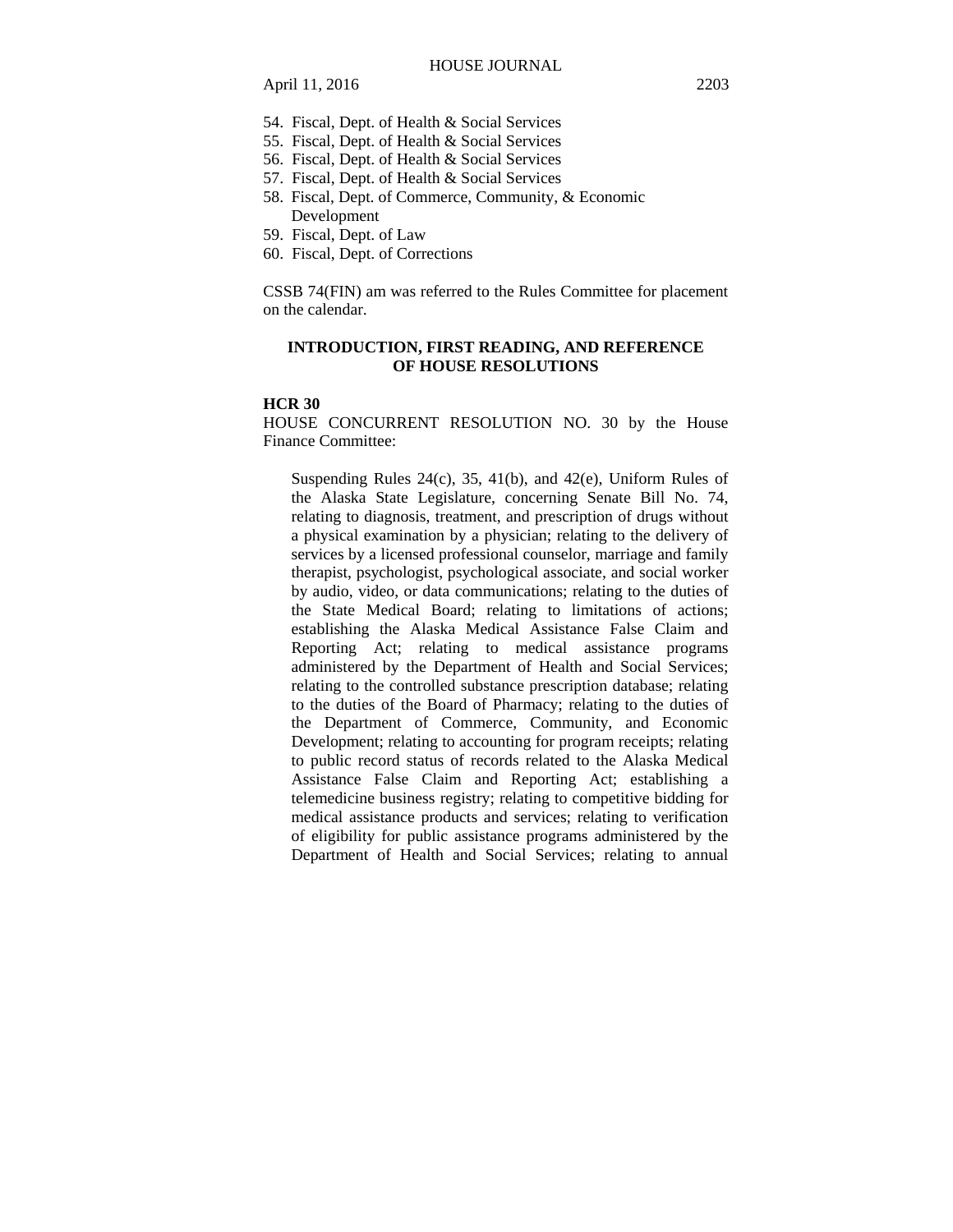audits of state medical assistance providers; relating to reporting overpayments of medical assistance payments; establishing authority to assess civil penalties for violations of medical assistance program requirements; relating to seizure and forfeiture of property for medical assistance fraud; relating to the duties of the Department of Health and Social Services; establishing medical assistance demonstration projects; relating to Alaska Pioneers' Homes and Alaska Veterans' Homes; relating to the duties of the Department of Administration; relating to the Alaska Mental Health Trust Authority; relating to feasibility studies for the provision of specified state services; and amending Rules 4, 5, 7, 12, 24, 26, 27, 41, 77, 79, 82, and 89, Alaska Rules of Civil Procedure, and Rule 37, Alaska Rules of Criminal Procedure.

was read the first time.

### **CONSIDERATION OF THE DAILY CALENDAR**

### **SECOND READING OF SENATE BILLS**

#### **SB 148**

The following was read the second time:

#### CS FOR SENATE BILL NO. 148(L&C)

"An Act relating to the reporting of workplace injuries to the division of labor standards and safety; and providing for an effective date."

| with the:       | Journal Page |
|-----------------|--------------|
| L&C RPT 5DP 2NR | 2110         |
| FN1: ZERO(LWF)  | 2110         |

\*\*The presence of Representative Kreiss-Tomkins was noted.

Representative Millett moved and asked unanimous consent that CSSB 148(L&C) be considered engrossed, advanced to third reading, and placed on final passage. There being no objection, it was so ordered.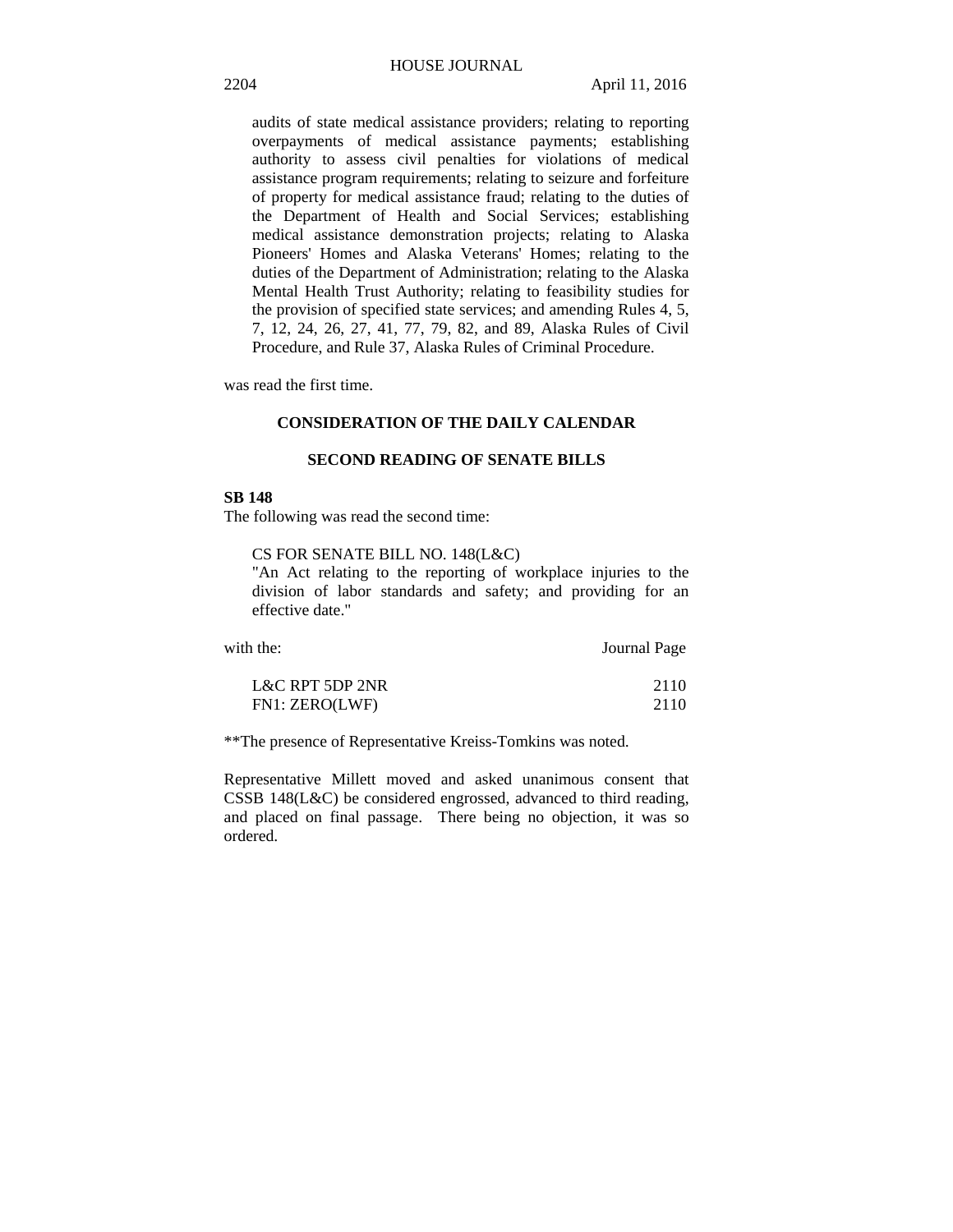April 11, 2016 2205

CSSB 148(L&C) was read the third time.

The question being: "Shall CSSB 148(L&C) pass the House?" The roll was taken with the following result:

CSSB 148(L&C) Third Reading Final Passage

### **YEAS: 37 NAYS: 0 EXCUSED: 1 ABSENT: 2**

Yeas: Chenault, Claman, Drummond, Edgmon, Foster, Gara, Gattis, Guttenberg, Herron, Hughes, Johnson, Josephson, Kawasaki, Keller, Kito, Kreiss-Tomkins, LeDoux, Lynn, Millett, Munoz, Nageak, Neuman, Olson, Ortiz, Pruitt, Reinbold, Saddler, Seaton, Spohnholz, Stutes, Talerico, Tarr, Tilton, Tuck, Vazquez, Wilson, Wool

Excused: Hawker

Absent: Colver, Thompson

And so, CSSB 148(L&C) passed the House.

Representative Millett moved and asked unanimous consent that the roll call on the passage of the bill be considered the roll call on the effective date clause. There being no objection, it was so ordered.

CSSB 148(L&C) was signed by the Speaker and Chief Clerk and returned to the Senate.

#### **SB 204**

The following was read the second time:

SENATE BILL NO. 204

"An Act naming a shooting range in the Knik River Public Use Area the Kenny and Patti Barber Shooting Range."

| with the:          | Journal Page |
|--------------------|--------------|
| <b>RES RPT 9DP</b> | 2150         |
| FN1: ZERO(DNR)     | 2150         |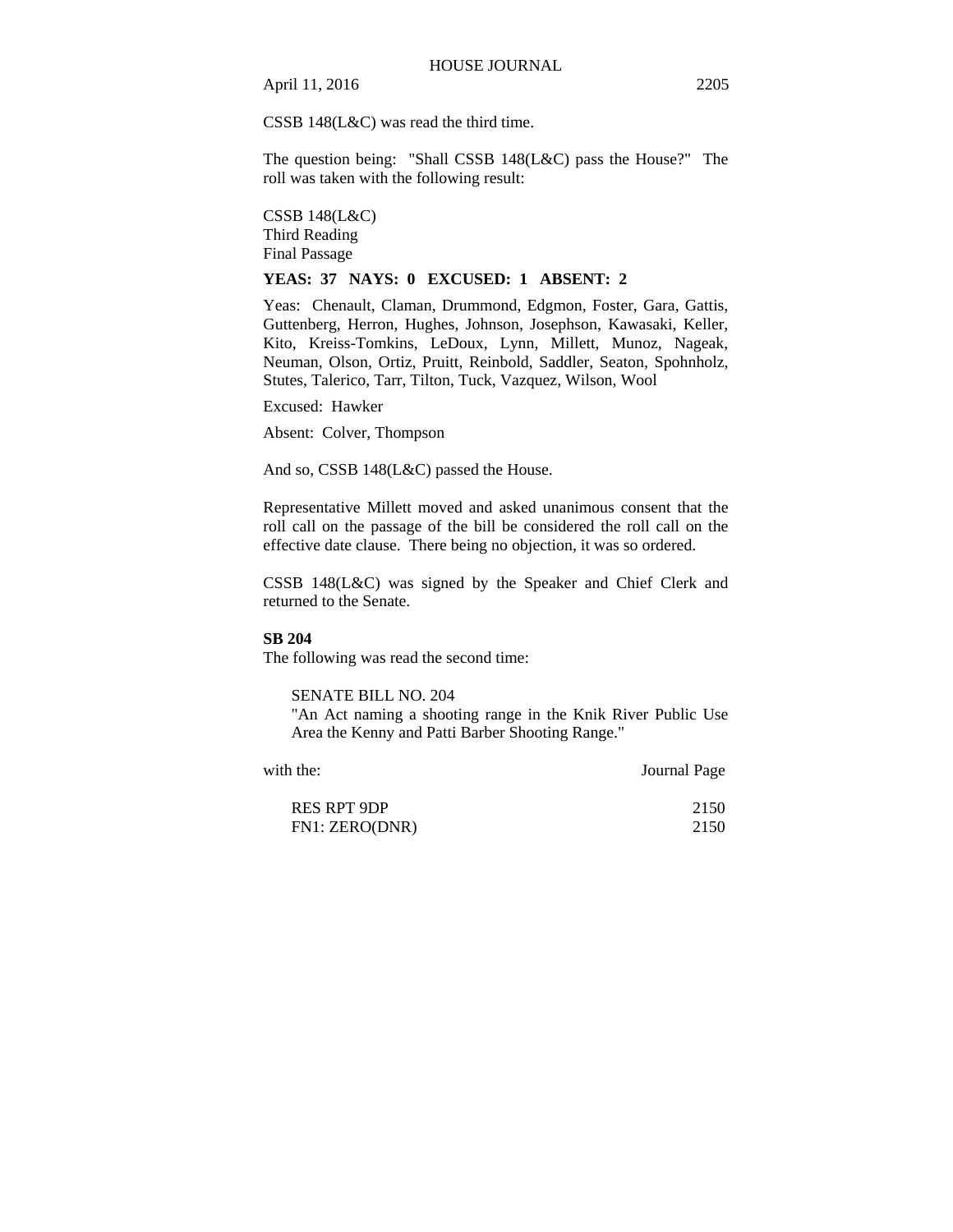Representative Millett moved and asked unanimous consent that SB 204 be considered engrossed, advanced to third reading, and placed on final passage. There being no objection, it was so ordered.

SB 204 was read the third time.

The question being: "Shall SB 204 pass the House?" The roll was taken with the following result:

SB 204 Third Reading Final Passage

### **YEAS: 39 NAYS: 0 EXCUSED: 1 ABSENT: 0**

Yeas: Chenault, Claman, Colver, Drummond, Edgmon, Foster, Gara, Gattis, Guttenberg, Herron, Hughes, Johnson, Josephson, Kawasaki, Keller, Kito, Kreiss-Tomkins, LeDoux, Lynn, Millett, Munoz, Nageak, Neuman, Olson, Ortiz, Pruitt, Reinbold, Saddler, Seaton, Spohnholz, Stutes, Talerico, Tarr, Thompson, Tilton, Tuck, Vazquez, Wilson, Wool

Excused: Hawker

And so, SB 204 passed the House, was signed by the Speaker and Chief Clerk, and returned to the Senate.

#### **THIRD READING OF HOUSE BILLS**

#### **HB 247**

The Speaker stated that, without objection, the following, which was held to today's calendar (page 2192), would be held to tomorrow's calendar:

### CS FOR HOUSE BILL NO. 247(FIN)

"An Act relating to interest applicable to delinquent tax; relating to the oil and gas production tax, tax payments, and credits; relating to the minimum oil and gas production tax; relating to refunds for the gas storage facility tax credit, the liquefied natural gas storage facility tax credit, and the qualified in-state oil refinery infrastructure expenditures tax credit; relating to the assessment of an oil and gas production tax imposed; relating to oil and gas lease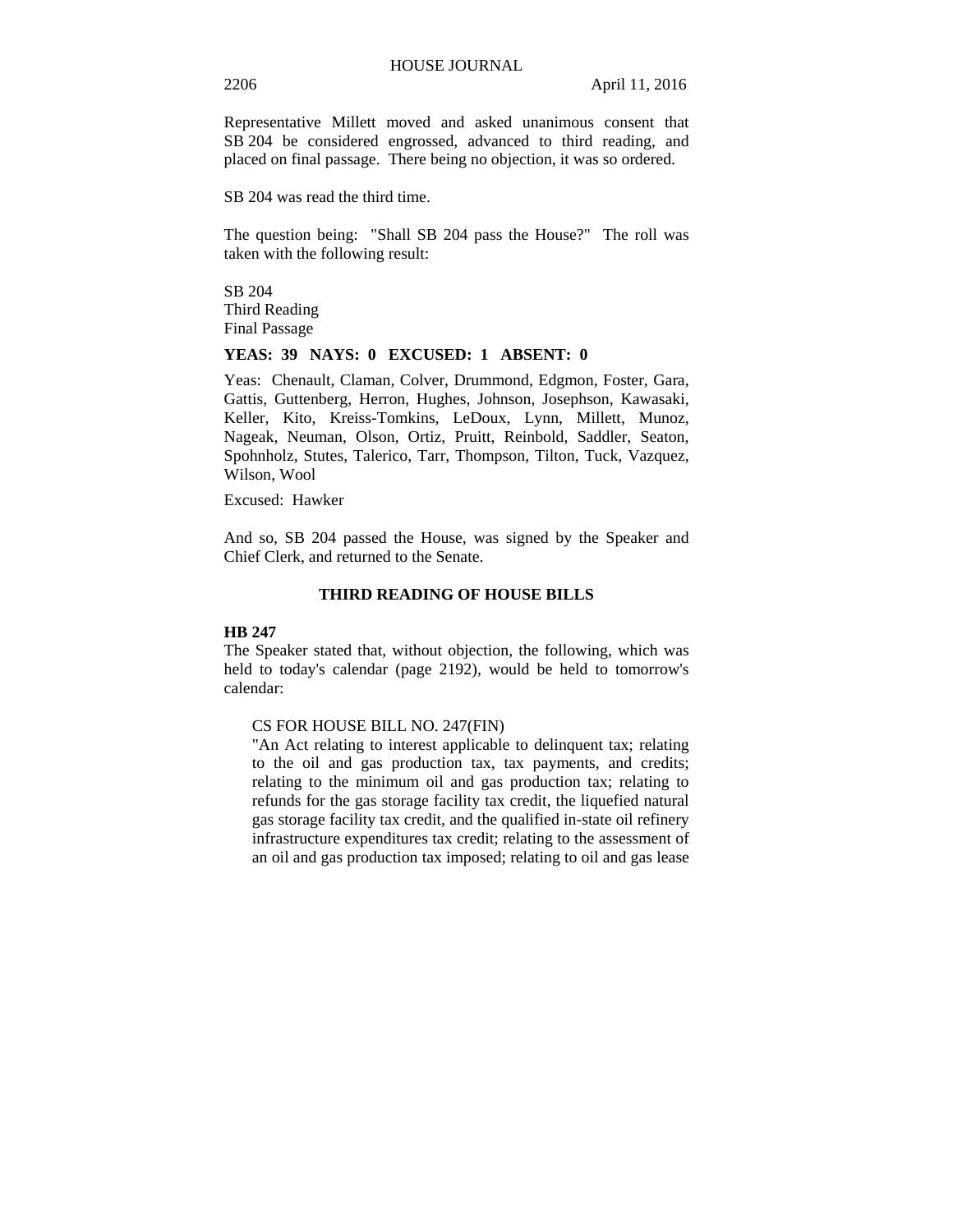April 11, 2016 2207

expenditures and production tax credits for municipal entities; relating to a bond or cash deposit required for an oil or gas business; establishing a legislative working group to study the tax structure for oil and gas produced south of 68 degrees North latitude; and providing for an effective date."

### **SECOND READING OF SENATE RESOLUTIONS**

### **SCR 20**

The following was read the second time:

SENATE CONCURRENT RESOLUTION NO. 20 Proclaiming April 2016 as Sexual Assault Awareness Month.

| with the:        | Journal Page |
|------------------|--------------|
| STA RPT 7DP      | 2108         |
| FN1: ZERO(S.STA) | 2108         |

The question being: "Shall SCR 20 pass the House?" The roll was taken with the following result:

SCR 20 Second Reading Final Passage

#### **YEAS: 39 NAYS: 0 EXCUSED: 1 ABSENT: 0**

Yeas: Chenault, Claman, Colver, Drummond, Edgmon, Foster, Gara, Gattis, Guttenberg, Herron, Hughes, Johnson, Josephson, Kawasaki, Keller, Kito, Kreiss-Tomkins, LeDoux, Lynn, Millett, Munoz, Nageak, Neuman, Olson, Ortiz, Pruitt, Reinbold, Saddler, Seaton, Spohnholz, Stutes, Talerico, Tarr, Thompson, Tilton, Tuck, Vazquez, Wilson, Wool

Excused: Hawker

And so, SCR 20 passed the House, was signed by the Speaker and Chief Clerk, and returned to the Senate.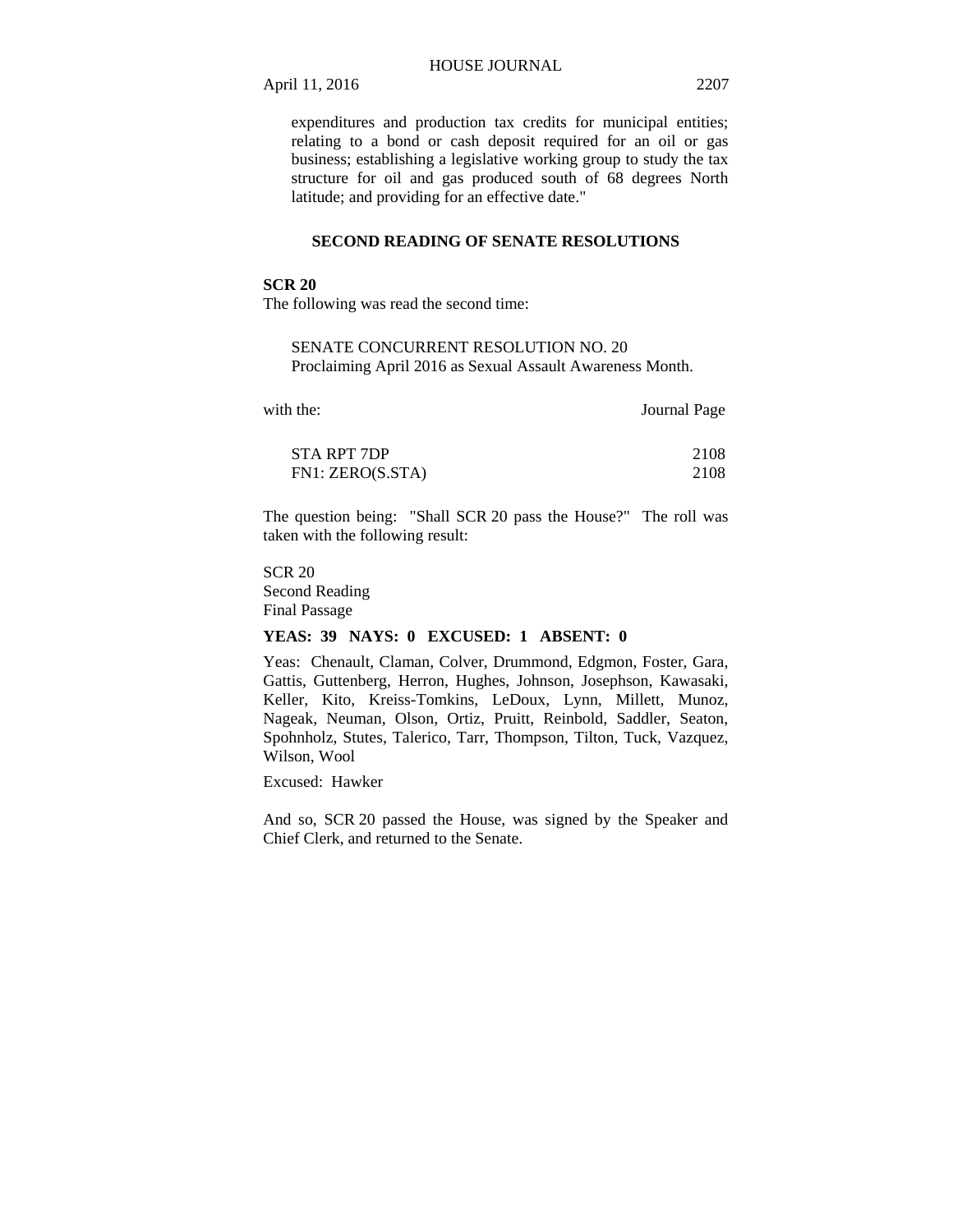### **LEGISLATIVE CITATIONS**

Representative Millett moved and asked unanimous consent that the House approve the citations on the calendar. There being no objection, the following citations were approved and sent to enrolling:

In Memoriam - Coogan Fox

By Representatives Stutes, Chenault, Claman, Colver, Drummond, Edgmon, Foster, Gara, Gattis, Guttenberg, Hawker, Herron, Hughes, Johnson, Josephson, Kawasaki, Keller, Kito, Kreiss-Tomkins, LeDoux, Lynn, Millett, Munoz, Nageak, Neuman, Olson, Ortiz, Pruitt, Saddler, Seaton, Spohnholz, Talerico, Tarr, Thompson, Tilton, Tuck, Vazquez, Wilson, Wool; Senator Stevens

In Memoriam - Dr. Mary Anne Navitsky

By Senator Stedman; Representatives Chenault, Claman, Colver, Drummond, Edgmon, Foster, Gara, Gattis, Guttenberg, Hawker, Herron, Hughes, Johnson, Josephson, Kawasaki, Keller, Kito, Kreiss-Tomkins, LeDoux, Lynn, Millett, Munoz, Nageak, Neuman, Olson, Ortiz, Pruitt, Saddler, Seaton, Spohnholz, Stutes, Talerico, Tarr, Thompson, Tilton, Tuck, Vazquez, Wilson, Wool

#### **UNFINISHED BUSINESS**

#### **HB 81**

Representative Saddler added as a cosponsor to:

HOUSE BILL NO. 81

"An Act relating to an exemption from the regulation of construction contractors."

### **HB 234**

Representative Tilton added as a cosponsor to:

HOUSE BILL NO. 234 "An Act relating to insurance coverage for mental health benefits provided through telemedicine."